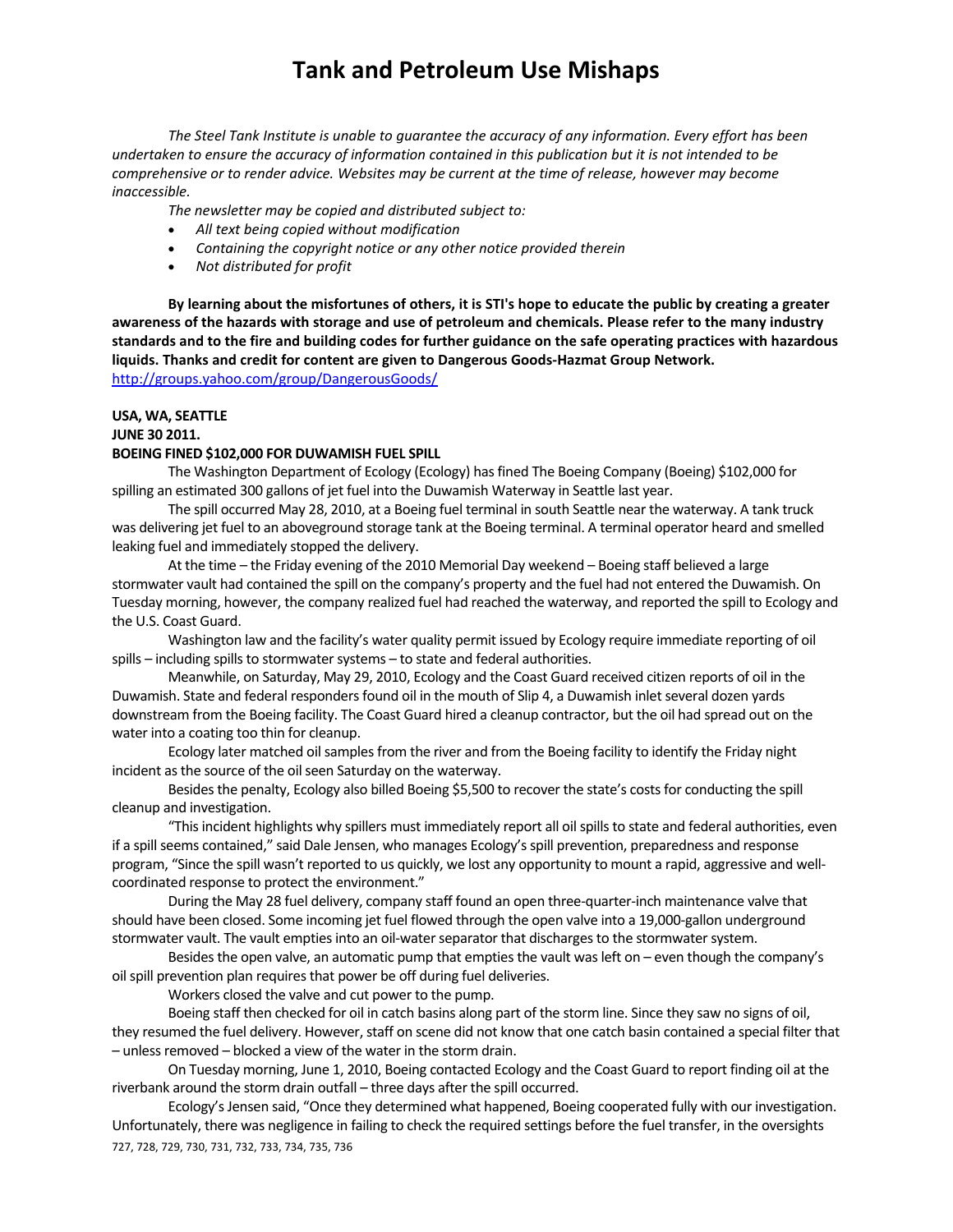during the first check of the storm drain line, and in not immediately reporting the spill. These factors significantly increased the penalty."

On realizing the spill had reached the waterway, Boeing placed oil cleanup materials around the outfall. The company then conducted an independent cleanup around the outfall to remove waterway sediments contaminated by the spill and replace them with clean materials.

Boeing estimated that it lost about 6,600 gallons of fuel through the open maintenance valve into the stormwater vault. Approximately 300 gallons discharged into the storm drain and into the Duwamish.

Mary Armstrong, Boeing vice president of Environment, Health and Safety, said: "Once we discovered the spill, Boeing worked with the U.S. Coast Guard, EPA, Ecology and the U.S. Army Corp of Engineersto contain and clean up the fuel. We fully restored the shoreline by excavating the contaminated sediment and soil, and replaced it with clean sand. We removed more than 30 creosote‐coated pilings and additional riprap, and created an intertidal habitat that looks like a natural shoreline. To ensure that this type of spill won't happen again, Boeing launched a special effort to strengthen reporting procedures and safeguards at all of our fuel tank locations throughout the company."

The company hasthe right to appeal Ecology's penalty to the Washington State Pollution Control Hearings Board within 30 days.

Spill penalties fund environmental restoration projects in Washington.

Prevention, preparedness, and response to fuel and other oil spills are parts of Ecology's commitment to protect against toxic threats to people and the environment and to meet the state's goal of protecting and restoring Puget Sound by 2020.

http://www.ecy.wa.gov/news/2011/180.html

## **USA, CO, COLLBRAN**

## **JUNE 30 2011.**

### **FLASH FIRE INJURES WORKERS NEAR COLLBRAN WATER TANK**

New details are emerging in the incident near Collbran that injured two men.

Around 12:30 p.m. Wednesday, two of four Wolverine Enterprises contractors working for OXY USA Inc. were injured when a flash fire ignited. The men were cleaning out a waste water tank near Collbran.

One man was flown to a Grand Junction hospital. The other victim was rushed via ambulance. However, OXY USA Inc., the oil and gas company that works the site, says they don't know the men's conditions.

Knowles Trucking is the parent company for Wolverine Enterprises. 11 News has phoned Knowles requesting more information on who the men are and how they're doing.

In a statement, Oxy Spokesman Eric Moses, writes: "Safety is Oxy's primary concern. We are committed to protecting the safety, security and health of our workers and neighboring communities and safeguarding the environment. We will conduct a thorough investigation to determine the cause of the incident and take appropriate measures to prevent similar incidents in the future. Oxy has notified the appropriate government authorities and we will continue to cooperate fully with them."

The incident took place near ME Road outside Collbran near the YT Ranch. An 11 News viewer tells usthey heard what sounded like an explosion a mile away from the site.

http://www.nbc11news.com/home/headlines/124743384.html

### **ISRAEL, NEGEV JUNE 30 2011. TRACTOR CAUSES 1.5‐MILLION‐LITER JET FUEL SPILL IN NEGEV** *Sharon Udasin*

Expertssay cleanup of area could take weeks; Environmental Protection Ministry official: "Thisis one of largest soil contaminations in last year."

A tractor struck a portion of the Eilat-Ashkelon Pipeline during pipe rehabilitation work on Wednesday

morning, causing over 1.5 million liters of jet fuel oil to spill into Nahal Zin and the surrounding Negev nature reserve. Experts said the cleanup of the area could take weeks.

"This is one of the largest soil contaminations to occur in the last year in Israel," Guy Samet, manager of the Environmental Protection Ministry's southern district, told The Jerusalem Post. "It's not just typical soil pollution – it's in a very sensitive area."

727, 728, 729, 730, 731, 732, 733, 734, 735, 736 Dozens of inspectors from the Nature and Parks Authority and the Environmental Protection Ministry were still assessing the extent of the damage caused at the end of the day. Amounts ofspilled oil that the former deemed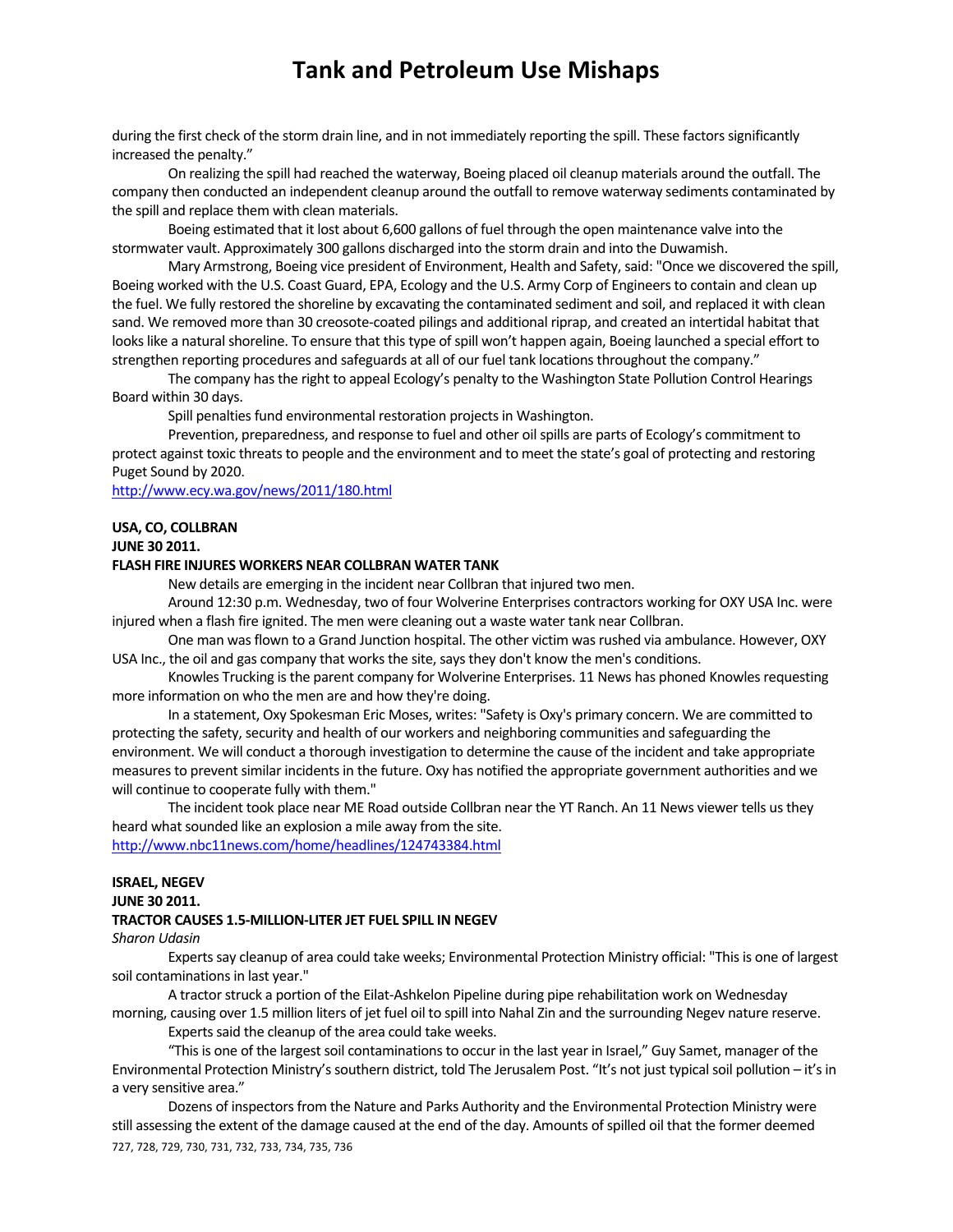"severe pollution" will require a "Sisyphean" amount of work to fully extract, according to a statement.

After the tractor hit the pipeline, an "outburst of jet fuel oil" flowed into the Nahal Zin and the mountainside, a leak that emergency crews only succeeded in plugging about four or five hours after the incident, the Nature and Parks Authority said.

Other workers began the process of cleaning the pollution, and a tanker from the Eilat‐ Ashkelon Pipeline Company was shuttled in to pump the remaining puddles of fuel oil from the ground.

"We see the event as extremely severe, particularly regarding the damage caused to natural treasures in the reserve," said Eli Amitai, director of Nature and Parks Authority, in a statement. "Assoon as we heard news of the leak and its severity we summoned dozens of inspectors and officials into the area."

These workers, he explained, rushed in to help close the area to hikers and then begin carrying out preliminary operations for cleaning up the mess.

"We are preparing to treat the damage in an optimal way in order to reduce the damage in nature to a minimum, but according to preliminary estimates it will be difficult work, taking days, perhaps weeks," Amitai said.

Raviv Shapira, director of the southern district of the Nature and Parks Authority, added: "The damage is tremendous – beyond the contamination on the surface and in the burrows of wildlife in the area, a big part of the fuel seeped into the ravine, and the Environmental Protection Ministry has already begun to assessthe damage and the extent of rehabilitation necessary. It is also investigating the circumstances of this grave event."

The next step – beginning on Thursday – will be transferring large amounts of polluted soil from the area to a nearby treatment center, officials said.

"Tomorrow they are supposed to take the first segment, and after we conduct the treatment, there will be another shipment," Samet told the Post, noting that the Environmental Protection Ministry did not yet know the exact amount of soil to be transported, as the workers are still taking measurements.

"We're now starting to investigate everything that's happening there," he said.

This oil slick follows two spills that hit the shores of Eilat just this past weekend, and environmental activists slammed the government for not taking measures necessary to prevent such crises.

"Thisseemslike a severe ecological disaster," said Hila Krupsky, Greenpeace spokeswoman, in a statement. "Greenpeace calls upon the Environmental Protection Ministry and all the authorities involved to minimize the damage and treat this immediately."

Krupsky added that thisincident is a "large, black flag that the State of Israel must address" and called for people to "wean" themselves off the "addiction to oil" and instead turn to renewable energy.

"The oil accident today is an additional red light indicating the necessity of change in the approach to environmental protection in the oil field," said MK Dov Henin (Hadash), chairman of the Environment and Health Committee, in a statement. "The National Infrastructures minister, who istrying to thwart the modern Petroleum Law that I recommended, insists upon being the only blameworthy party in a future state inquiry commission. It is essential that the next oil catastrophe be prevented."

Green Movement co-chairman Prof. Alon Tal of Ben-Gurion University of the Negev agreed, admonishing the Ministerial Committee for rejecting on June 19 amendments to the 1952 Petroleum Law, which would require updated environmental standards regarding oil and gas drilling in Israel.

"This is a real lesson," he told the Post on Wednesday evening.

"An oil spill in the Mediterranean could be disastrous," he continued, referring to the new drilling beginning in the Tamar and Leviathan natural gas basins. "At present, there are insufficient measures dedicated to averting a marine ecological disaster associated with a spill. We still have time to get our act together."

Tal stressed that the government must learn from Wednesday's Nahal Zin crisis and enact new environmental regulations with respect to oil and gas drilling before such an event hits an even larger area.

"Before we start our new venture in the Mediterranean, it would be well worth it to find the expertise needed and develop a protocol, so as not to find ourselves in a similar situation in the Mediterranean, where the damage could be disastrous," he said.

http://www.jpost.com/Sci‐Tech/Article.aspx?id=227219

#### **USA, MT, LAUREL**

#### **JULY 3 2011.**

#### **EXXON OIL SPILL IN MONT. RIVER PROMPTS EVACUATIONS**

727, 728, 729, 730, 731, 732, 733, 734, 735, 736 An ExxonMobil pipeline that runs under the Yellowstone River near Billings in south-central Montana ruptured and dumped an unknown amount of oil into the waterway, prompting temporary evacuations along the river Saturday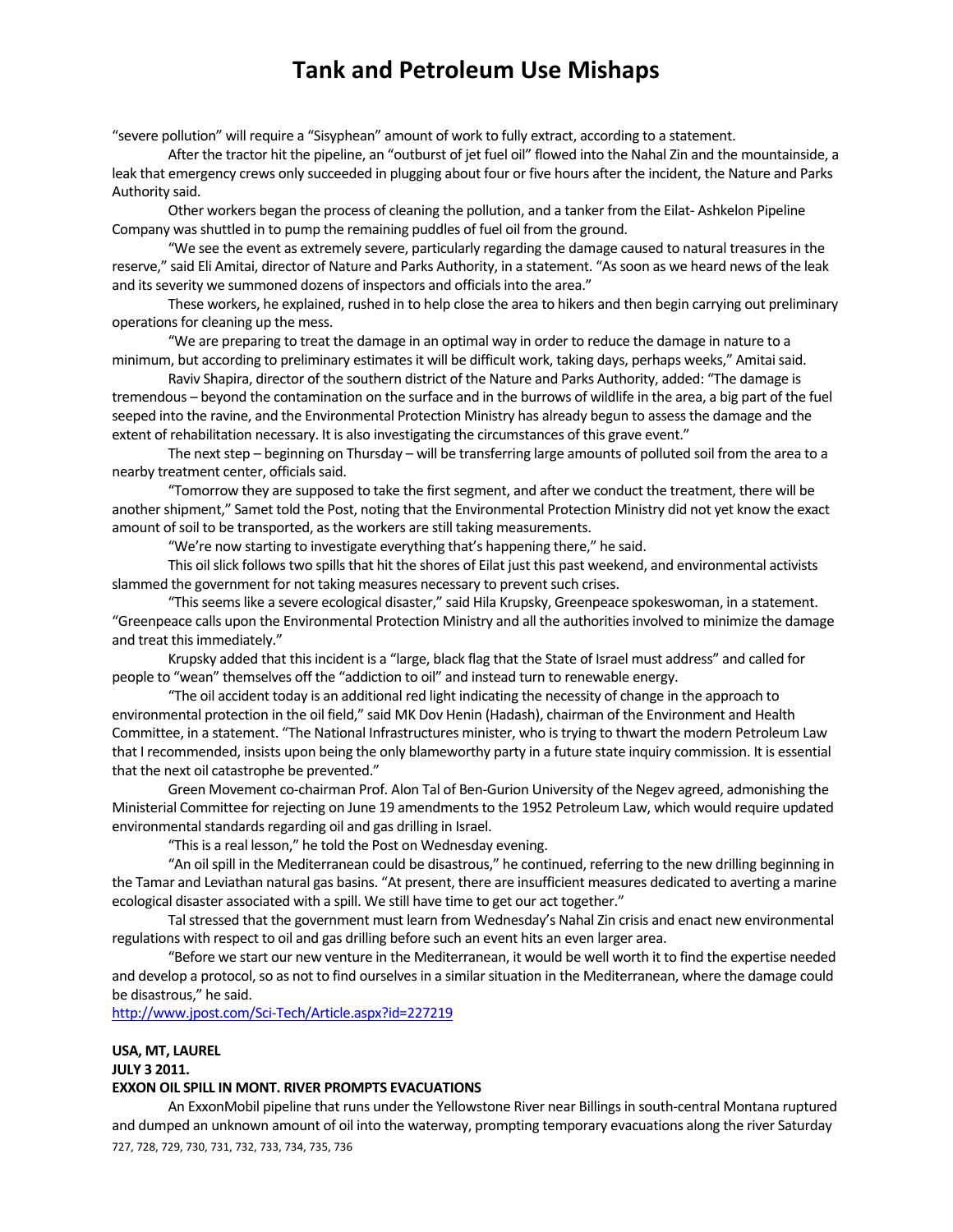morning.

Company spokeswoman Pam Malek, who was at the scene, said the pipe leaked for about a half-hour, though it's not clear how much oil leaked.

The cause of the rupture wasn't known.

Brent Peters, the fire chief for the city of Laurel about 12 miles east of Billings, said the break in the 12‐inch diameter pipe occurred late Friday about a mile south of Laurel.

He said about 140 people were evacuated starting about 12:15 a.m. Saturday due to concerns about possible explosions, and the overpowering fumes. He said they were allowed to return at about 4 a.m. after instruments showed fumes had decreased. He said more evacuations occurred farther downstream outside his district but those numbers weren't immediately clear.

ExxonMobil was sending a response team to the area and cleanup work had begun with crews deploying booms and absorbent towels about a mile east of Laurel along the bank of the river, where a thick band of oil could be seen coating vegetation.

There appeared to be no attempts at capturing oil farther out in the river, and Peters said there is likely more oil washed up downstream.

"Nobody's been able to lay their eyes on the pipe," Peterssaid. "Right now the Yellowstone River is at flood stage. The bank isn't stable enough for anybody to get close."

The cause of the break is not known, but Peters and Malek said speculation involves high water flowing through the river that might have gouged out the river bed and exposed the pipe, which was possibly hit by debris.

"I haven't seen it this high for at least 15 years," Peters said.

The state has received record rainfall in the last month and also has a huge snowpack in the mountains that is melting, which has resulted in widespread flooding in recent weeks.

Three oil refineries are in the Billings area, and Peterssaid he asked all three to turn off the flow of oil in their pipelines under the river once the leak was reported. He said ExxonMobil and Cenex Harvest Refinery did so, and that Conoco Phillips said its pipe was already shutdown.

He said the river where the leak occurred is about 250 yards wide, and that early Saturday morning an oilslick appeared to be about 20 feet wide.

"That was the farthest my flashlight would reach," he said.

Laurel, which has a population of about 6,500, is known for a huge Fourth of July fireworks display put on by the fire department, which hasits own pyrotechnics crew. Peterssaid the town can swell to as many as 50,000 people for the event.

He said the fire department plans to hold the event on Monday. http://www.longislandpress.com/2011/07/02/exxon-oil-spill-in-mont-river-prompts-evacuations/

### **ISRAEL**

**JULY 3 2011.** 

#### **1.5 MILLION LITERS OF JET FUEL SPILLS INTO ISRAELI DESERT**

*Karin Kloosterman*

A month ago, Israeli airlines suffered from a jet fuel contamination, grounding flights, and causing chaos as officials tried to figure out if planes loaded with the contaminated fuel would be damaged. This past Wednesday, there is another chapter in the country's jet fuel saga. Some 1.5 million liters of jet fuel (about 400,000 gallons) spilled out into the desert, as a tractor ran over and damaged the Eilat-Ashkelon Pipeline. The jet fuel spilled out into a nature reserve, calling into question the legitimacy of running pipelines through protected areas. If the jet fuel seeps into the groundwater it can be especially damaging, and exposure to it can be linked to cancers, such as Hodgkin's Disease. Boeing was fined more than \$100,000 last year when it failed to report a jet fuel spill in a timely manner in the United States. About 300 gallons were spilled in the Seattle areas, equal to about 1,100 liters of fuel. And in Israel where the spill was larger by two orders of magnitude, one would expert the fines to be in the millions.

The experts say the spill could take weeks to clean, according to the Jerusalem Post, but there was no mention of fines or accountability for the mistake.It's particularly serious asthe jet fuel poured into a pristine nature area called Nahal Zin.

"This is one of the largest soil contaminations to occur in the last year in Israel," Guy Samet, manager of the Environmental Protection Ministry's southern district said: "It's not just typical soil pollution – it's in a very sensitive area."

727, 728, 729, 730, 731, 732, 733, 734, 735, 736 "We see the event as extremely severe, particularly regarding the damage caused to natural treasures in the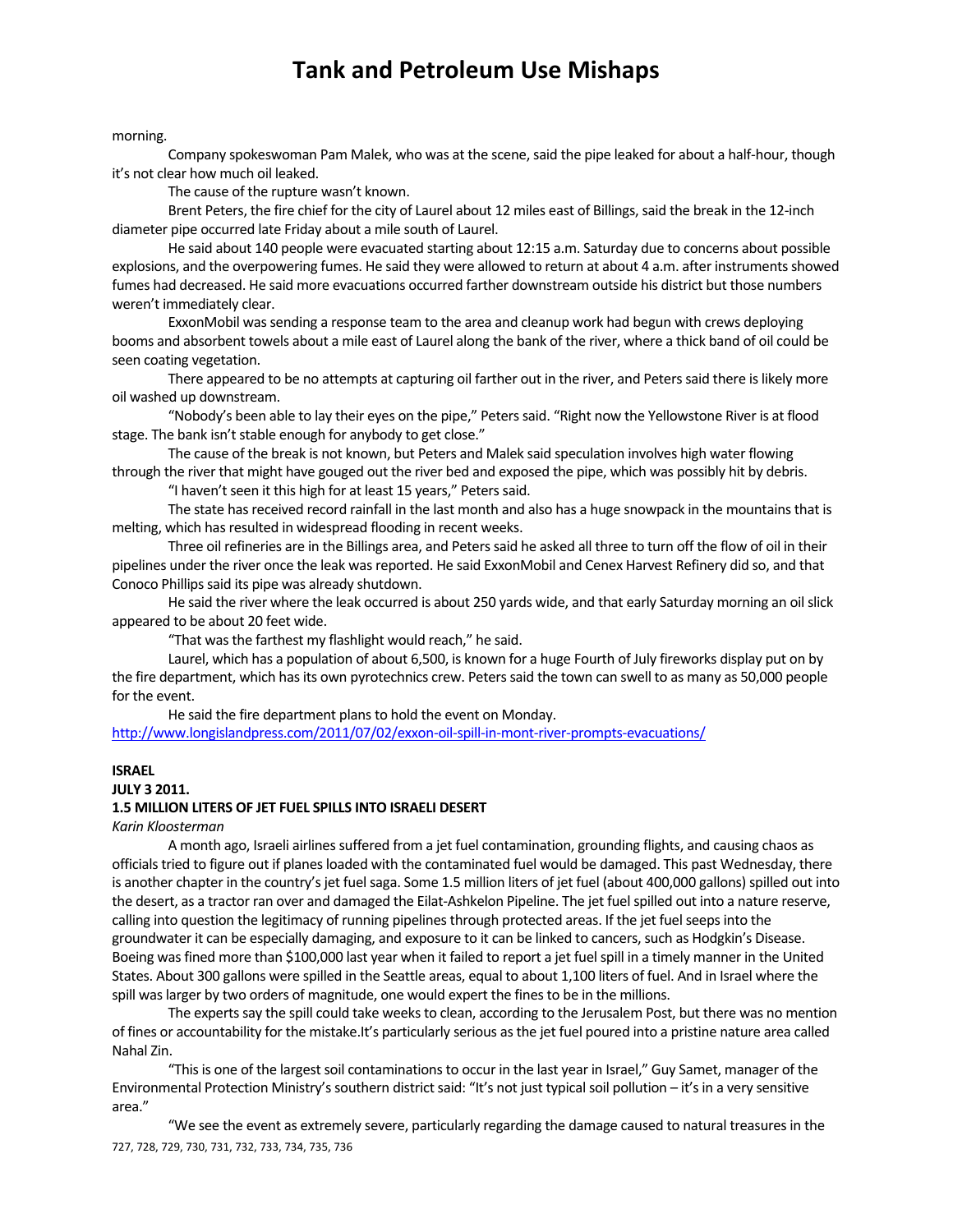reserve," said Eli Amitai, director of Nature and Parks Authority. "As soon as we heard news of the leak and its severity we summoned dozens of inspectors and officials into the area."

Raviv Shapira, director of the southern district of the Nature and Parks Authority said: "The damage is tremendous – beyond the contamination on the surface and in the burrows of wildlife in the area, a big part of the fuel seeped into the ravine, and the Environmental Protection Ministry has already begun to assessthe damage and the extent of rehabilitation necessary. It is also investigating the circumstances of this grave event."

Last weekend, there were two oil spills to hit the shores of Israel's southernmost city of Eilat on the Red Sea. Greenpeace in Israel called the events a catastrophe. And other local activists are calling for laws and reform before drilling for natural gas resumes off the Mediterranean Coast.

My question is who is going to pay for this mistake? Environmental lawsin Israel mean polluters get fined, but collecting those fines are a different story.

http://www.greenprophet.com/2011/07/1-5-million-liters-of-jet-fuel-spills-into-israeli-desert/

## **USA, MI, GREEN OAK TWP JULY 6 2011.**

### **FIREFIGHTERS STOP BLAZE AT GREEN OAK BUSINESS**

*Jim Totten*

A blaze with the potential to turn into a big fire was put out quickly by Green Oak Township firefighters just after 11 a.m. Tuesday.

Kory Rollison, captain for Green Oak Township Fire Department, said firefighters were dispatched to a "reported explosion" at Budget Paving at 7527 Rushton Road, north of Silver Lake Road. Smoke could be seen three miles from the scene.

He said firefighters arrived within minutes and found a fire burning near two large fuel tanksin the rear of the pole‐barn building.

The fire was burning a pile of tires and a forklift, which has a propane tank in the rear.

"It looked like the beginnings of an extensive fire," Rollison said, saying firefighters made a "great stop."

No injuries were reported. All employees of the company were reportedly out on jobs at the time of the incident.

Rollison said the blaze was put out in 10‐15 minutes, and there was no damage to the building. The cause of the blaze remains under investigation.

Josh Tinsley was working at a nearby business, Superior Sanitation, when he noticed the heavy black smoke and called the Fire Department.

Tinsley said he didn't hear any big explosions.

"There wassome pops," Tinsley said, but he figured it wasthe tires of the forklift popping from the heat.

The tires of the fork lift were melted, exposing the metal rims, and the wall of a nearby portable toilet had melted, causing it to partially cave in.

Township responders were assisted at the scene by the Brighton Area Fire Department, the Hamburg Township Fire Department, the South Lyon Fire Department and the Lyon Township Fire Department.

The owners of Budget Paving could not be reached for comment.

http://www.livingstondaily.com/article/20110706/NEWS01/107060303/Firefighters-stop-blaze-Green-Oakbusiness?odyssey=tab%7Ctopnews%7Ctext%7CFrontpage

#### **USA, ILL, WOOD RIVER**

**JULY 7 2011.** 

### **CONTRACT WORKER DIES IN FALL AT ILL. REFINERY SITE**

Federal workplace-safety officials are investigating the death of a contractor who fell nearly 50 feet while doing welding on an above‐ground tank at ConocoPhillips oil refinery in southwestern Illinois.

Madison County Coroner Stephen Nonn said Bradley Edmund, 38, of Taylorville died at the scene of the accident Tuesday afternoon at the ConocoPhillips site in Hartford, just northeast of St. Louis.

An autopsy Wednesday showed that Edmund suffered head and chest trauma, Nonn said in a newsrelease. A specific ruling on what caused his death is pending the outcome of toxicology tests.

Nonn said Edmund was working for Tulsa, Okla.‐based Matrix Service Co., which provides construction, repair and maintenance serviceslargely to energy companiesin the United States and Canada.

727, 728, 729, 730, 731, 732, 733, 734, 735, 736 Hartford police and the federal Occupational Safety and Health Administration are investigating.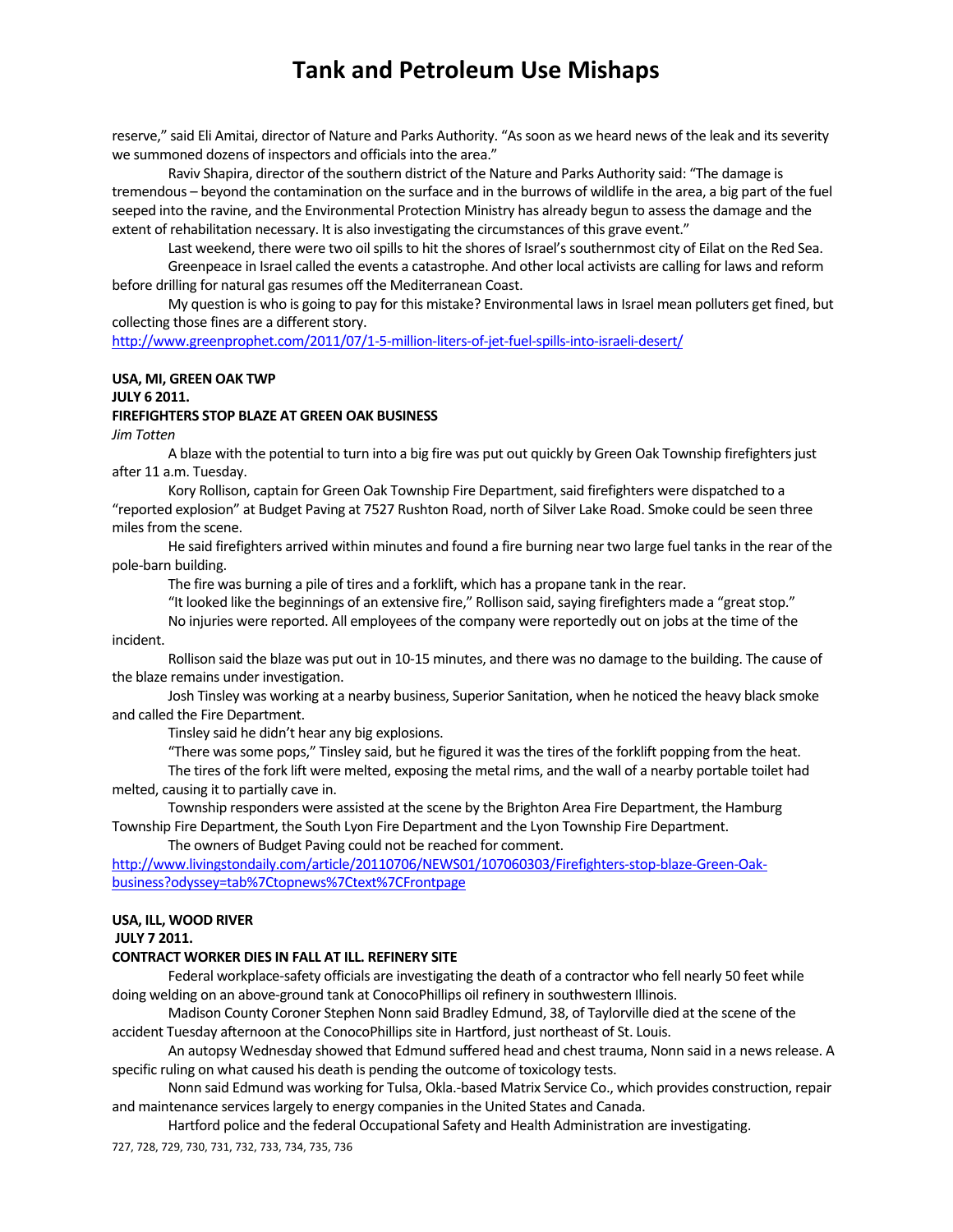Kevin Cavanah, Matrix Service's chief financial officer, said 22-year-old Matrix was cooperating with investigators and doing its own inquiry into the accident he called "a tough time for our company."

"We're saddened over this unfortunate accident," Cavanah said, noting that Matrix Servicesis "a very employee-centric company, and safety is our highest priority."

Cavanah cited the unfolding investigations in declining to offer any details about the accident, including whether Edmund was using safety equipment such as harnesses or tethers to the tank at the time of his fall.

"We're going to do everything we can to work with authorities to get to the bottom of this and figure out what happened," he said.

Edmund's funeral arrangements are pending with Zieren-Day Funeral Home in Carlyle. http://www.chron.com/disp/story.mpl/ap/business/7642148.html

## **ISRAEL, NAHAL ZIN**

### **JULY 8 2011.**

**LEAK CAUSES NEGEV'S WORST EVER ENVIRONMENTAL DISASTER MINISTRY TAKES OUT WORK CESSATION ORDER AGAINST EILAT‐ASKELON PIPELINE COMPANY THEY IN TURN DISAVOW RESPONSIBILITY FOLLOWING JET FUEL LEAK THAT RAVAGED NAHAL ZIN NATURE RESERVE** *Yael Darel*

Ministry takes out work cessation order against Eilat‐Askelon Pipeline Company, they in turn disavow responsibility following jet fuel leak that ravaged Nahal Zin nature reserve.

The Environmental Protection Ministry estimated Wednesday that no lessthan one million liters of jet fuel leaked out of the Eilat‐Ashkelon pipeline at the Nahal Zin nature reserve in the south causing the worst damage ever witnessed at an Israeli nature reserve.

The ministry's southern region manager Guy Samet took out a work cessation order against the Eilat-Ashkelon Pipeline Company demanding that the company put together a revised emergency plan which would need to receive regional approval.

"The work that the Eilat‐Askelon Pipeline Company is carrying out along the pipeline isrestoration and maintenance work of the old pipeline and of course it is our wish that this work continue," Samet said. "That said, a ministry inspection found that they didn't do everything that needed to be done according to their emergency plan which was the cause of the magnitude of the damages," he added.

The Environmental Protection Ministry and the Nature and Parks Authority estimate that the leak reached a depth of up to 5 meters in some places. As for the restoration process, current estimations see the need for the removal of tens of thousands of cubic meters of contaminated soil from the area.

The Eilat-Ashkelon Pipeline Company said in response that "it should be mentioned that the company did not harm the pipeline which caused the damage. Nonetheless, as soon as the incident occurred the company worked to repair the situation.

"Now as always, the Eilat‐Ashkelon Pipeline Company works according to Environmental Protection Ministry guidelines. We intend to sue for reimbursement of all factors that damaged the pipeline or led to the damage in the line."

http://www.ynetnews.com/articles/0,7340,L‐4092220,00.html

## **UK, WORCESTERSHIRE JULY 9 2011.**

#### **POLLUTER PAYS THE PRICE FOLLOWING TANK SPILL**

Whilst the heating oil industry is used to severe penalties being applied as a result of fuel spills, this week a Worcestershire manufacturer of bakery products got a stark reminder that oil storage regulations don't just apply to heating oil, but to all kinds of oil ‐ including vegetable oil. On Thursday, at Worcester Magistrates Court, Dawn Foods Limited pleaded guilty to two charges that resulted in the pollution of the River Avon in June 2010.

Dawn Foods Limited, based in Worcestershire, were fined £23,500 and ordered to pay £7,950 in costs on Thursday following a vegetable oil spill which affected the River Avon. The charges were brought by the Environment Agency under Environmental Permitting (England & Wales) Regulations 2010 and Control of Pollution (Oilstorage) Regulations 2001.

727, 728, 729, 730, 731, 732, 733, 734, 735, 736 On 6 June 2010, Environment Agency officers attended a report of oil on the River Avon near to Sankey Marina, Evesham. Oil was present in large patches acrossthe width of the river which was between 30 and 35 metres wide. The Environment Agency placed a pollution control boom on the river in order to collect and contain the spill.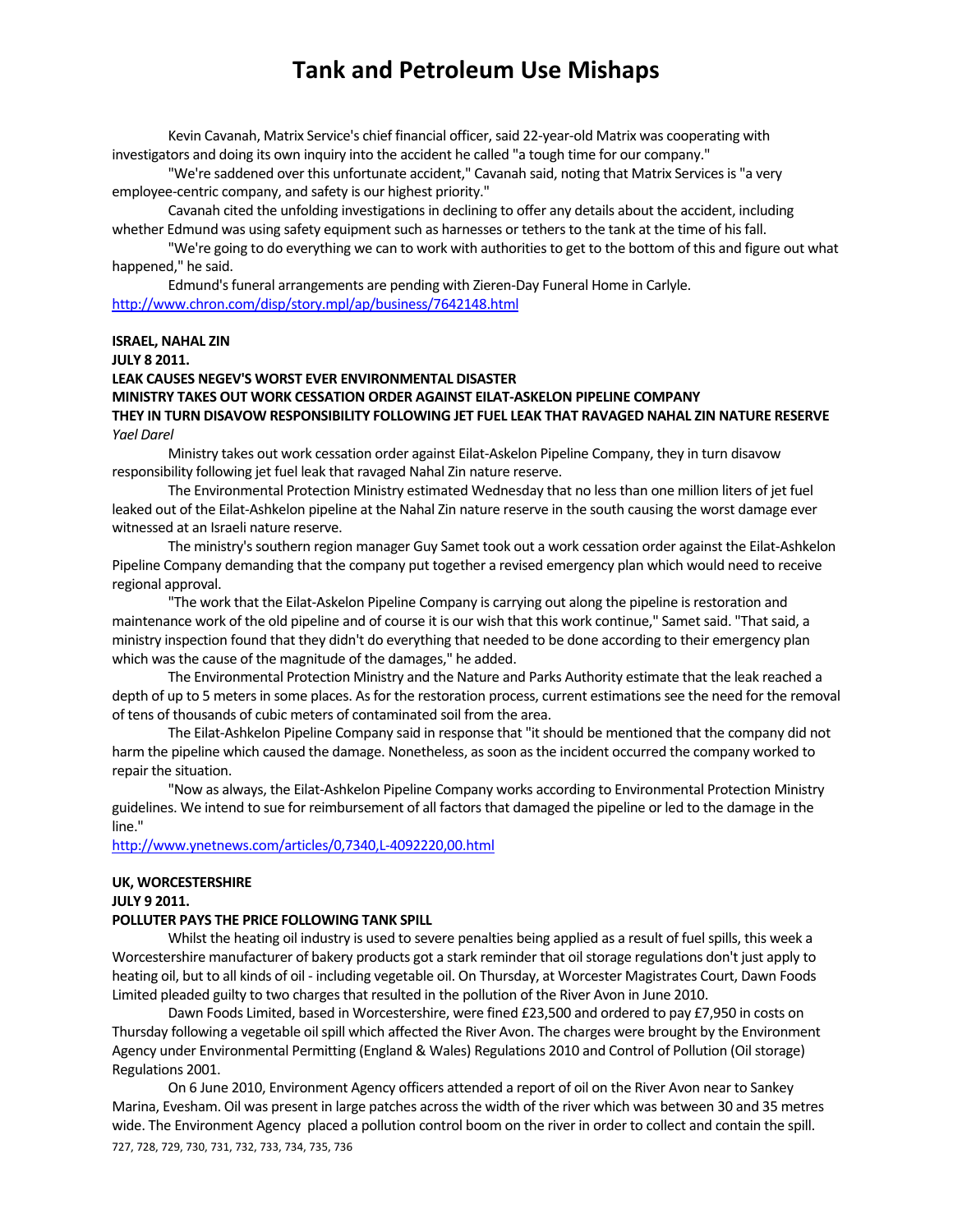Investigations confirmed that Dawn Foods Limited of the oil spill.

Dawn Foods Limited reported a spill of approximately 5,000 litres of rapeseed oil at their premises at Worcester Road to the Environment Agency. They indicated that a bund in place around the oil tank had not contained the leak. As a result, approximately 800 litres entered the River Avon. Upon investigation, Environment Agency officers noted that the oil had escaped from a storage tank via a flexible pipe, fixed in place with a jubilee clip, which had become detached. The use of a jubilee clip is not an industry recognised practice. The oil had leaked into company's surface water drains and discharged into the surface sewer and ultimately into the River Avon.

Up to two miles of the River Avon was affected by the oil slick between the premises of Dawn Foods Limited and Fladbury. Two swans and a duck had to be removed and treated by Bishopswood Swan Rescue for oil contamination. The duck was so badly oiled it couldn't fly.

A representative of Dawn Foods Ltd attended formal interview under caution on 16 July 2010. The company admitted that that the oil in the river was their vegetable oil from their storage tank.

In passing sentence, the Court took into account the fact that the company had no previous convictions, they cooperated fully with the Environment Agency, they had borne the clean up costs and had pleaded guilty at an early opportunity.

Speaking after the case, an Environment Agency spokesperson said, "This incident could have been avoided if the company had properly considered the environmental risks associated with their business activities. Dawn Foods Limited had poor knowledge of their own site drainage. They did not have a plan of what to do in the event of a spillage at the site and unfortunately this resulted in the pollution incident and today's court appearance."

Businesses need to be aware of the potential costs to the environment, their finances and reputation should a pollution incident such as this occur. Having an Accident or Pollution Incident Management Plan detailing the actions to be taken in such circumstances, will help to minimise impact of the environment. http://www.oilfiredup.com/site/news/item/1320

## **GHANA, ACCRA**

### **JULY 10 2011.**

#### **ENGINEER DROWNS IN CRUDE OIL STORAGE TANK**

Mr John K. Asemaku, Third Engineer on MT Bonsu-Q, a crude oil storage vessel, got drowned in one of the tanks when he attempted to fix a decoupled hose to a pumping machine on Thursday.

A statement from Saltpond Offshore Producing Company Limited (SOPCL), owners of MT Bonsu-Q, said: "As is usual during the rainy season, the seas have been very rough lately and as a result the roll of the MT Bonsu-Q has been significantly higher."

It said due to the roll, some quantity of crude oil flowed into the forward peak tanks of MT Bonsu-Q and in order to pump this crude oil back to the main cargo holds the forward peak tanks covers were opened on the 4th of July 2011 so as to vent the tank and evacuate the gas present.

The statement said: "This tank is designed in two chambers; an upper, and a lower chamber where the crude oil was lodged.

It said at an operational meeting held in the morning of 7th July 2011, Mr Asemaku, who was also the Crew Technical Head, decided to commence pumping the crude oil back to the main tanks with a diaphragm pump.

Two out of the three members of the team objected to the operation due to the intensity of the gas present in the area and asked for more time to allow the tank to vent properly.

Mr Asemaku over ruled his colleagues and went ahead with Mr James Duncan, the Pump Man, to commence discharging the crude oil from the tank in question.

The statement said Mr Asemaku initially succeeded in installing the discharge hose to the pump before coming back up to surface. The hose disconnected after some time and he went back into the tank a second time to fix the hose.

When the hose failed again he asked Mr Duncan to enter the tank to continue to try and rectify the problem with the hose as he was tired but he refused and told him that it was still not safe to enter the tank.

Mr Asemaku then went in the third time and on sensing the strong presence of gas started scrambling up to the surface but "unfortunately, he was overwhelmed by the gas and fell off the ladder into the tank of crude oil".

"The crew mobilized another diaphragm pump and pumping is in progress to recover the body, the statement said.

727, 728, 729, 730, 731, 732, 733, 734, 735, 736 Superintendent Emmanuel O. Narh Odonkor, Mfantsiman Municipal Police Commander, confirmed to the GNA that Mr Prince Osei Baffour, a Security Officer of SOPCL, came to report the incident to the Police.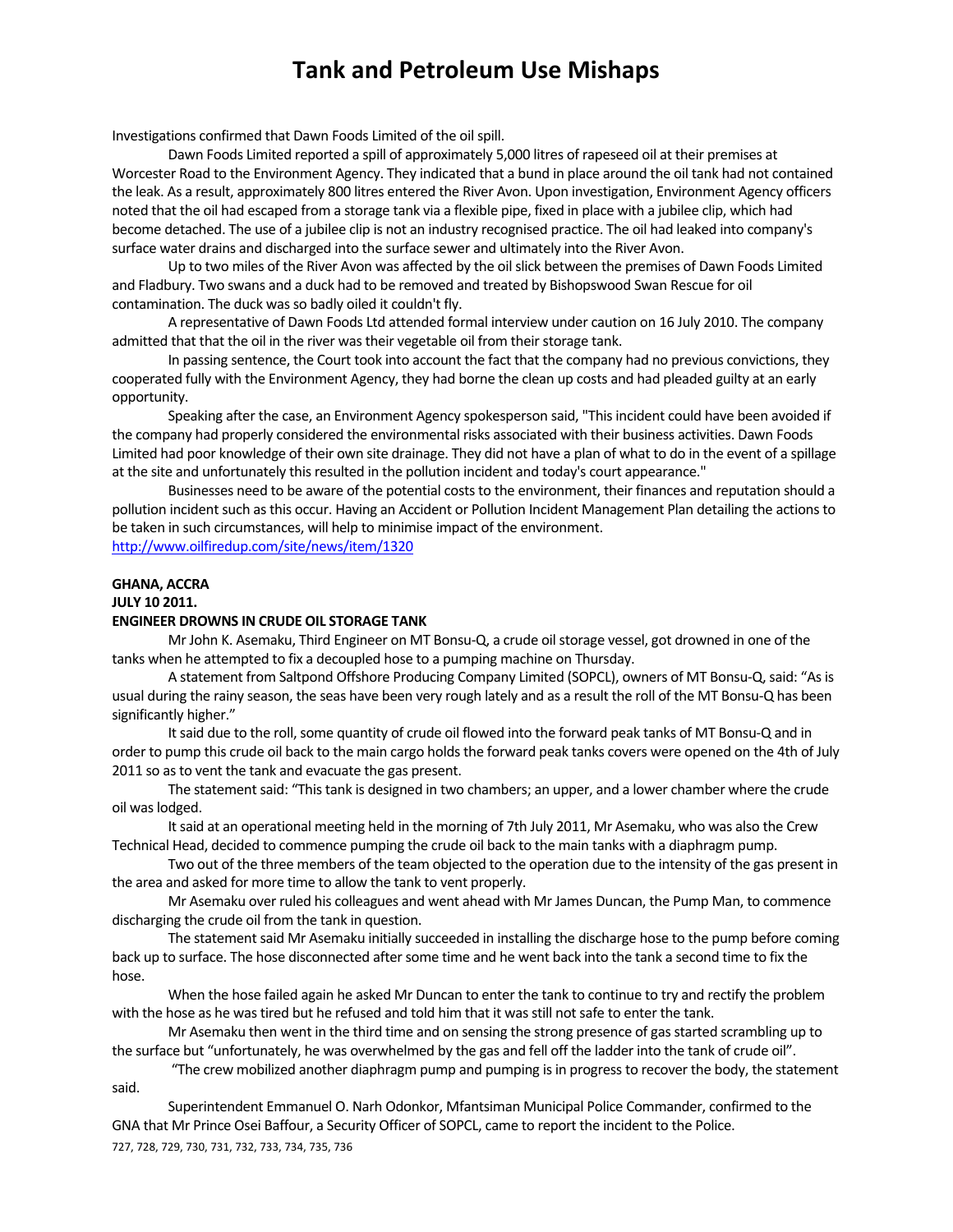He said the Company was in the process of pumping out the crude oil to retrieve the body after which the Police would take possession of it and send it to the morgue for autopsy.

Supt. Odonkor said Police investigations have started and early indications point to an industrial accident. The body has since been retrieved.

http://www.ghananewsagency.org/details/Economics/Engineer‐drowns‐in‐crude‐oil‐storage‐tank/?ci=3&ai=30890

### **USA, N.C, HALIFAC CO, ENFIELD JULY 10 2011. FIRE NO END FOR ENFIELD FERTILIZER PLANT**

### *Geoffrey Cooper*

An Enfield fertilizer plant is in ruins after a Friday night blaze engulfed the wooden facility, setting off several explosions throughout the night.

Close to 60 firefighters from five departments spent more than 10 hours trying to contain the towering flames at the Halifax Fertilizer Co., located at 1107 S. Dennis St. in Enfield. Authoritiessaid it took local firefighters until 7 a.m. Saturday to stop the flames completely. By that time, the 18,000-square-foot building – which was nearly 40 years old – was completely destroyed.

Plant employees were not present when the fire started, and authorities reported no injuries.

Enfield Fire Chief Ronnie Locke said in a telephone interview that a call wasreceived about the blaze at 9:09 p.m. Friday. Firefighters from Enfield, Whitakers, Halifax, Scotland Neck and Darlington started arriving at the scene by 9:14 p.m.

Upon arrival, Locke said the crews had to briefly retreat and regroup because of two to four explosions caused by flames reaching acetylene and oxygen tanks, oil drums and diesel fuel on the plant property. He said there's a possibility the fire started at the rear of the building near the plant's shop area. No one worked in the shop area Friday, Locke said.

Locke said the fire was more challenging because tankers were low on water and hydrants were located 900 feet off the road from the fire. He said the smoke could be seen from miles away, and firefighters had to evacuate residents from 7 to 10 homes until midnight. Authorities said that the fire and any runoff posed no immediate threat to the plant's neighbors.

Despite the fire's intensity, Locke said crews were able to keep flames away from ammonia tanks located on the plant site, as well as three to four industries in the vicinity, including a nearby chemical plant – Helena Chemical Co.

"When those things exploded, that's when the fire really took off," Locke said. "We're waiting now for (the plant) to cool off to find out what really happened. You still have electrical stuff that was in that area. We'll just have to get in and see if it was an electrical fire or what."

Locke said the plant's owner, Kip Everette, plans to rebuild the facility. Everette declined to comment on Friday night's fire.

Officials from the Environmental Protection Agency also will assess the plant site for any possible environmental hazards, Locke said.

"Kip said he wants to build it back, just as it was," Locke said. "He's just waiting for the insurance company to clean things up. He said he wants to start it back, because he knows we don't need to lose anymore jobs." http://www.rockymounttelegram.com/news/official-fire-no-end-enfield-fertilizer-plant-568303

#### **AUSTRALIA, NEW SOUTH WALES, POLKOBIN JULY 13 2011.**

#### **VAPOURS LED TO WELDER'S DEATH AT WINERY**

A skilled welder who died with a winemaker in an explosion was not told the tank he was working on contained highly-flammable liquid, a coroner has found.

NSW Deputy State Coroner Hugh Dillon said the winery's operators did not tell Edgar Orgo about the liquid, no warning signs were on the tank and he did not conduct his own checks.

He found Mr Orgo, 59, and winemaker Trevor Drayton, 52, died during an explosion caused by ethanol vapours igniting when heated during welding operations.

#### Advertisement: Story continues below

Assistant winemaker, William Rikard‐Bell, wasseverely burned in the blast on January 17, 2008, at Drayton's Winery at Pokolbin in the Hunter Valley.

727, 728, 729, 730, 731, 732, 733, 734, 735, 736 The coronersaid Mr Orgo, a highly skilled and experienced tradesman employed by Perfab Engineering Pty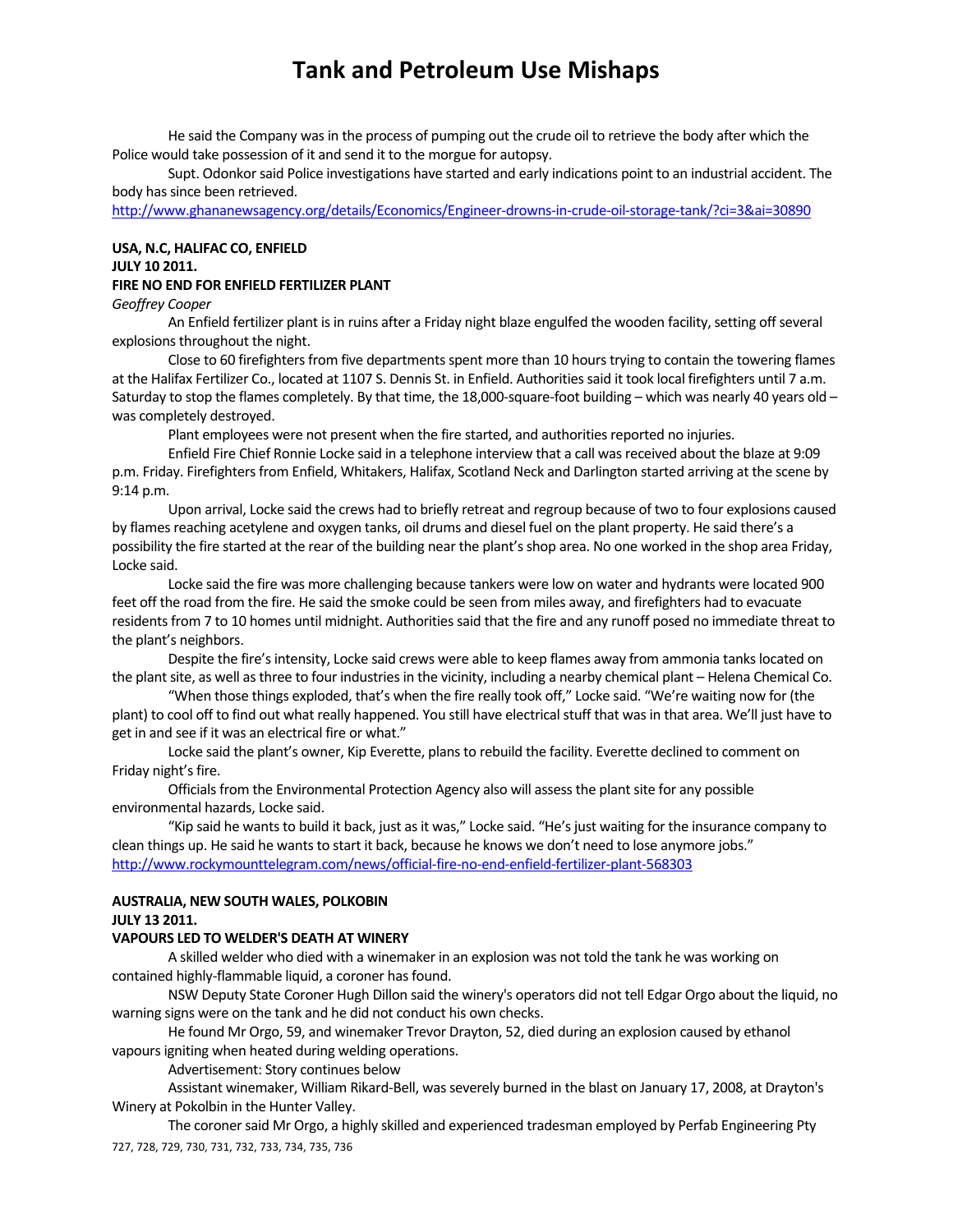Ltd, began installing dimple plates to some winery tanks on January 7.

On January 9, the winery received a consignment of 9000 litres of a grape spirit known as SVR ‐ spirits vinous rectificatus ‐ a form of ethanol.

This was pumped into Tank 104 in the general production area, but the coroner found that no safety placard identifying the hazardous contents was placed on the tank.

A note was made on a whiteboard in the winery laboratory but "no other special measures appear to have been taken by anyone at the winery to safely store the SVR" or to warn of its presence.

The coroner said Mr Drayton and Mr Rikard-Bell probably "simply forgot to speak to Mr Orgo" about the SVR, being "very busy planning and organising for the new vintage".

They may have been so preoccupied with other issues "that they did not pay much attention to what he was doing".

The winery had not adopted any specific procedures designed to prevent ignition of SVR and had no special tanks for SVR nor a designated secure area, Mr Dillon said.

"There was also no OH&S manual in use at the winery at the time of the explosion," he added.

A site risk assessment conducted by Mr Orgo and his offsider at the start of the job seemsto have been done "in a manner which spoke of self-confidence developed through many years of incident-free work".

They did not appear to have interrogated winery staff or made other checks about the state of the tanks or their contents, the coroner said.

He noted that since the explosion, both the winery and Perfab had addressed safety issues.

He recommended that the WorkCover Authority of NSW consider conducting a one‐off publicity campaign, reminding wineries of the risks associated with the storage and use of ethanol.

"Consideration of a similar campaign in the metal fabrication industry is also recommended."

The coroner further recommended that the authority consider developing a simple and practical method of bringing the Notification of Dangerous Goods requirements to the attention of purchasers of such items.

http://news.smh.com.au/breaking‐news‐national/vapours‐led‐to‐welders‐death‐at‐winery‐20110713‐1hd6h.html

#### **USA, ME, HAMPDEN**

#### **JULY 14 2011.**

## **CHEVRON TO PAY SIX‐FIGURE SETTLEMENT FOR DECADES‐LONG OIL LEAK IN HAMPDEN**

*Nok‐Noi Ricker*

For several decades last century, thousands of gallons of oil leaked into the Penobscot River from storage tanks at the former Chevron facility near the Bangor city line. On Friday, state officials will release details of a six-figure settlement with the oil company, the second-largest environmental penalty in Maine history.

"It was a chronic, ongoing kind of thing," Barbara Parker, the Maine Department of Environmental Protection's director of response services, said of the oil seepage, which released more than 140,000 gallons of oil into the river from the 1940s to the 1980s. "A lot of oil had spilled over there."

The inactive oil terminal contains four above-ground storage tanks that were operated for decades by Chevron, which last owned the property in 1986. The site is now owned by Gulf Oil Corp.

"Site assessment and remediation activities were initiated at the site in 1984 because of occasional petroleum sheens observed on the Penobscot River," a Maine DEP document states.

Hampden Town Manager Sue Lessard said Wednesday that since the oil leak was discovered about 27 years ago, Chevron and the state have conducted a number of remediation efforts.

A compliance order by consent wassigned among Gulf, Chevron and the DEP on Aug. 30, 2007, that required specific cleanup actions on the part of Chevron, she said.

The oil company had to come up with a plan that "included the cleanup or treatment of petroleum contamination located in the intertidal mudflat adjacent to the terminal," Lessard said, adding that Chevron also paid for a steel sheet pile barrier and rip-rap that was installed in 2007 to contain the seepage, on-site water filtering pumps and the removal of contaminated soils.

Those cleanup efforts have cost the company millions of dollars.

Andrew Flint, an environmental services specialist with the DEP's Bureau of Remediation and Waste Management, issued a report in April 2010 stating that 9,000 gallons of old oil and 2,800 tons of contaminated sediments had been removed from the site.

State officials will gather at Hamlin's Marina at noon Friday to announce the settlement with Chevron.

727, 728, 729, 730, 731, 732, 733, 734, 735, 736 "Gov. Paul LePage will join Maine Attorney General William Schneider and Maine Department of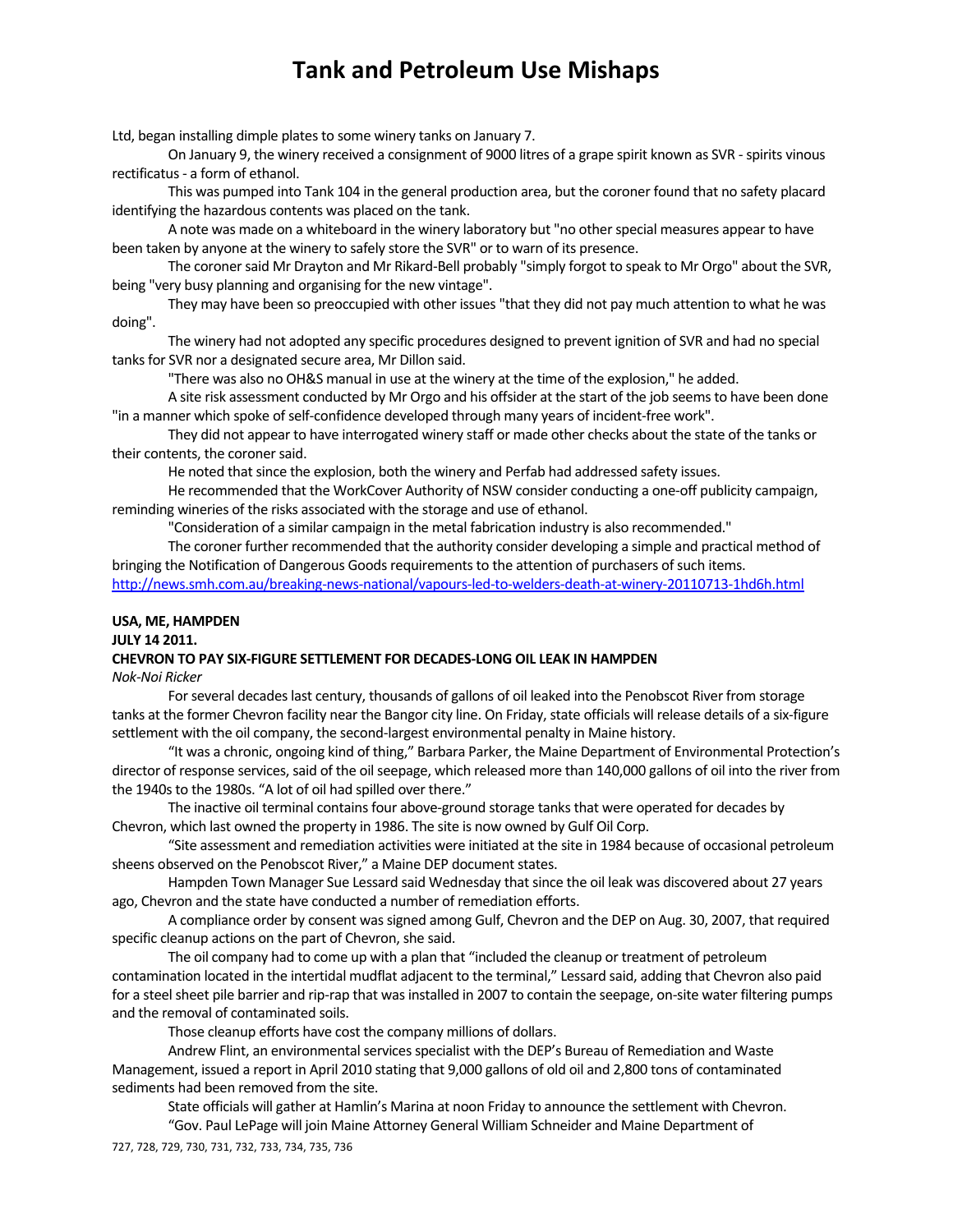Environmental Protection Acting Commissioner Pattie Aho at a press conference Friday to announce the state's securing of a settlement for the second largest environmental penalty in Maine's history," a press release from the governor's office states.

The largest environmental settlement in Maine, which totaled just under \$1 million, was paid in 1991 by International Paper for air and water violations, said DEP spokeswoman Samantha DePoy‐Warren.

The settlement with Chevron that will be announced Friday addresses the oil that spilled or seeped into the river before 1984, she stressed.

"This discharge of the 140,000 gallons of oil occurred over the course of several decades," she said. "We're looking at a time frame from the '40s to the '80s. Public health was never threatened and the appropriate steps have been taken at the site to remediate the contamination and mitigate its environmental impacts."

Settlement negotiations, which took months to complete, are "tough but fair" and will help restore the river and its ecosystems, DePoy‐Warren said.

Sean Comey, a spokesman for Chevron Corp., said Wednesday evening that he was not able to comment on the amount of the pending settlement or the ongoing cleanup effort.

Some of the settlement money will fund a project at Hampden's Turtle Head Marina, Lessard said.

"The town will be creating an 8.5‐acre park with trails, boatslips, a kayak launch, parking lot, and that's part of a supplemental environmental project funded by Chevron," she said. "The point isit'll provide a waterfront point of access and park space for Hampden residents."

The oil tank farm, located at 799 Main Road North, includes tanks in addition to those formerly owned by Chevron. The site is no stranger to oil leaks and seepage, which are handled immediately when they occur, Lessard said.

"In the past 20 years, there have been very large releases at thissite," a July 2006 report by the DEP's hazardous and oilspill reporting system says of the tank farm. "The spills were cleaned to the best technology at that time, but not all of the contamination was removed. Therefore, occasionally in the spring or after large rain events, there is some sheening that migrates to the river."

A bundle of containment boom is kept at the site.

http://bangordailynews.com/2011/07/13/news/bangor/chevron-to-pay-six-figure-settlement-for-decades-long-oilleak‐in‐hampden/?ref=latest

## **USA, S.C, HOLLY HILL JULY 15 2011.**

## **LIGHTNING STARTS CHEMICAL FIRE AT CEMENT PLANT**

#### *Gene Crider*

Emergency workers scrambled to get to the Holcim cement plant Wednesday after lightning ignited fumes in a rail tanker that was being emptied of fuel.

Plant employees were able to extinguish the fire within a half hour, Facility Manager Joe McFalls said. "We were able to put it out pretty quickly," McFalls said.

No one was injured in the incident, nor were the contents of the tanker spilled, McFalls said. In addition, no equipment was damaged and the plant will continue operate normally.

"Their safety team did everything they should have to contain it," Orangeburg County Emergency Services Director John Smith said at the scene.

The employees already had emptied fuel from some tankers and were in the process of unloading another when lightning ignited the vapors in the tanker. There were about 1,000 gallons of a mixture of waste fuels left in the tanker when it caught fire.

Employees of Geocycle, a Holcim company that works at the plant, fought the fire.

"We have a water cannon system with foam. They were able to put it out fairly quickly," McFalls said.

He said one of the employees told him their training kicked in. "He said it was like automatic to them."

Afterward, area emergency and fire teams stayed on the scene to ensure the fire did not reignite. The county's Hazmat Team closed off the tanker and filled it with nitrogen to prevent reignition, Smith said.

McFallssaid the incident has been reported to the Mine Safety and Health Administration and the S.C. Department of Health and Environmental Control.

The Holcim plant burns a number of fuels including coal and the waste fuel mixture in the cement-making process.

727, 728, 729, 730, 731, 732, 733, 734, 735, 736 Orangeburg County's Emergency Services, Hazmat Team and Fire District responded to the call, along with the Holly Hill, Eutawville, West Middle, Providence and Vance fire departments. Pendarvis Ambulance was on standby.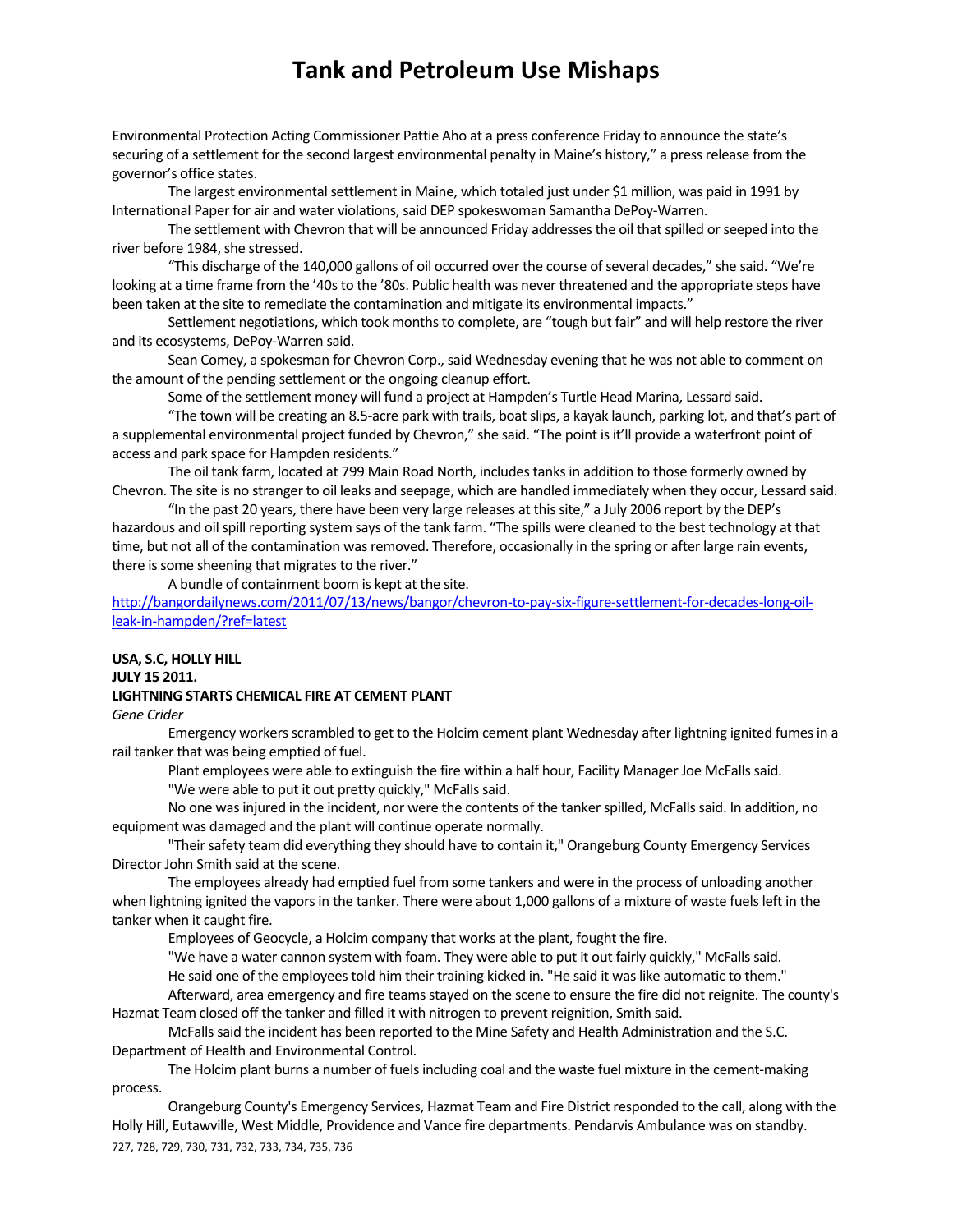#### http://thetandd.com/news/article\_8cffdb0a-adda-11e0-a064-001cc4c03286.html#ixzz1UpgFB531

## **USA, ILL, HARTFORD JULY 17 2011. WORKER DIED ON FIRST DAY ON THE JOB REFINERY DEATH INVESTIGATION STILL INCOMPLETE**

### *Dennis Grubaugh*

A man who fell to his death this month from the top of a tank at the ConocoPhillips refinery was on his first day on the job and had just come from a safety-related worker orientation, investigators say.

The exact reason why Bradley D. Edmund fell that day, however, is still a matter of speculation for the many agencies involved, including the refinery, the coroner's office, his employer, police and a federal safety office.

Investigators are looking at a possible medical cause as well as an accident, although toxicology tests are still not complete, Coroner Stephen Nonn said. He plans an inquest when results are in.

Edmund, 38, of Taylorville, was on a scaffold much like a platform walkway. It ringsthe top of the tank. Workers climb a ladder to access the platform and from there cross over steel barriers to get on top of the tank.

The tank is one of several such structures that ConocoPhillips has on the west side of Illinois Route 111, across from the heart of the refinery, which is based in Roxana. The accident was on the Hartford side of the highway.

Earlier in the day, Edmund had completed a four‐hour orientation and had been working on the job only a short time when the incident occurred at 3:55 p.m. He was a contract worker employed by Matrix Service Industrial Contractors Inc. and was doing routine maintenance, using an arc welder.

According to Nonn, Edmund said something to one of the other workers, who looked over in time to see the victim slump, or collapse, then fall off the edge of the scaffold. He plummeted 48 feet to the ground, authoritiessaid.

Nonn said there was evidence that Edmund may have been sick or nauseated.

"What we saw up there was some evidence that he had spit up or regurgitated. But there was nothing in the autopsy that would give us a medical reason asto why he would have lost consciousness or what caused him to collapse. There was nothing unusual in his medical history."

Edmund was apparently accustomed to heights from other jobs, but this was his first day on this site.

Among witnesses was a coworker who had recommended Edmund for the job, Nonn said, but authorities had no further information.

No one interviewed could say for certain how many people were on the site at the time.

Edmund was wearing a safety harness but it was not fastened to a protective cable. Nonn said he wastold that the cable did not have to be attached unless workers were getting on and off the scaffold.

Melissa Erker, a spokeswoman for the ConocoPhillips refinery, said the company stresses safety standards every day to all of its workers and contractors. She said all standards were believed to have been in place that day, but deferred to OSHA regarding specific findings.

No one from the federal Occupational Health and Safety Administration could be reached for comment.

Coroner Nonn said OSHA was looking into the arc welder for any defects that might have triggered a reaction in the victim.

Erker said her company is hesitant to address many of the questions until the investigations are complete.

"I will confirm he was on his first day of work at this facility and had completed our four-hour site orientation before going to the job site," she said. "Safety is part of the orientation."

Matrix Service Industrial Contractors Inc. is a subsidiary of Tulsa, Okla.‐based Matrix Service Co., an industrial contractor that does work in all 50 states and is publicly held. It wasformed in 1984.

Chief Financial Officer Kevin Cavanah was not available Friday for an update on the case. Previously he told The Telegraph the company was cooperating with the investigation. The company has done tank and maintenance work for many years at the Roxana complex.

The autopsy showed the victim suffered head and chest trauma consistent with a fall. Nonn said the cause of the fall itself will be harder to determine.

"We may never have an answer as to what caused him to fall unless something dramatic comes out of the toxicology," he said.

http://www.thetelegraph.com/articles/day‐56676‐edmund‐nonn.html#ixzz1UpmGK0dN